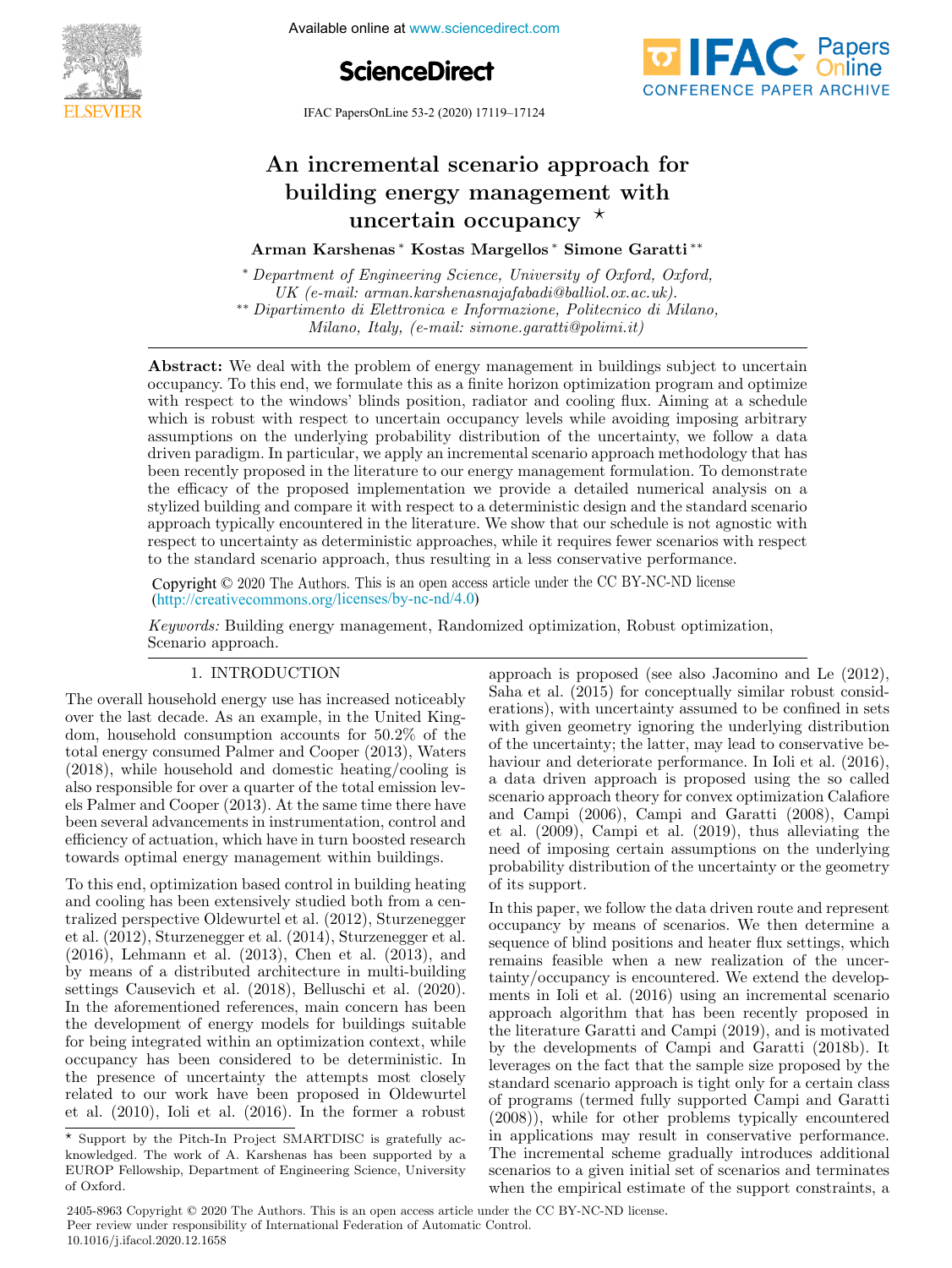

Fig. 1. 3D plot of the considered building model, generated using the MATLAB Toolbox of Sturzenegger et al. (2014).

notion at the core of the scenario approach theory Campi and Garatti (2018a), is no greater than the current algorithm iteration. It is guaranteed that the incremental scenario approach leads to a performance no worse than the standard scenario approach, thus reducing both the level of conservatism of the resulting solution and the sample size required. The latter is of significant importance if sampling is expensive or if only a limited amount of historical data is available. We apply the incremental scenario approach on an energy management problem for a three-zone building, and compare it against a deterministic approach and the standard scenario approach implementation.

The energy management problem under consideration is introduced in Section 2. Background on the scenario approach and the adopted incremental algorithm is presented in Section 3. Section 4 provides a detailed simulation based study, while Section 5 concludes the paper and provides directions for future work.

## 2. PROBLEM STATEMENT

#### 2.1 Description and mathematical modelling

We consider the heating and cooling problem for a symmetric building with two bedrooms and a living room labelled by Z0001, Z0002 and Z0003, respectively, in Figure 1. We selected a symmetric case here as it allows verifying the validity of the obtained results, with temperature profiles being identical in the symmetric zones (see upper left panel of Figure 2), however, non-symmetric buildings can also be captured by the proposed methodology.

We consider a finite-horizon decision problem, where we aim at identifying an optimal sequence of actions for the following quantities, that are considered as inputs. These involve

- (1) Windows' blinds position  $(u_1)$ ;
- (2) Positive (heating) heat flux in  $W/m^2$  by radiators or any external heating sources  $(u_2)$ ;
- (3) Negative (cooling) heat flux in  $W/m^2$  by cooling pipes or any external cooling sources  $(u_3)$ .

For our analysis we consider ambient temperature and solar radiation to be deterministic, while building's occupancy is not fixed and is considered to be uncertain. Under this setting we aim at identifying a sequence of the aforementioned inputs that are (probabilistically) robust with respect to uncertainty in occupancy levels. In particular, we model uncertainty as a heat flux in  $W/m^2$  generated by an uncertain level of occupancy.

To model the heat transfer dynamics we employed the BRCM toolbox developed by Sturzenegger et al. (2014). The internal heat transfer between zones is governed by a linear time-invariant model while the external heat fluxes into the building introduce bilinear terms according to the nature of actuation. The modelling framework of Sturzenegger et al. (2014) considers that i) the air volume of each zone has uniform temperature; ii) temperature within building elements varies only along the direction of the normal surface; iii) there is no conductive heat transfer between different building elements; iv) the temperature within a layer of a building element is constant; v) all model parameters are constant over time; vi) long-wave, thermal radiation is considered in a combined convective heat transfer coefficient. Under these assumptions, the overall dynamical model of heat transfer is then given by the following discrete time, bilinear system; more details about the structure of the model and the energy exchange can be found in Sturzenegger et al. (2012), Sturzenegger et al. (2014).

$$
x_{k+1} = Ax_k + B_u u_k + B_\delta \delta_k
$$
  
+ 
$$
\sum_{i=1}^n (B_{u\delta} \delta_k + B_{xu} x_k) u_{i,k},
$$
 (1)

where for each time instance  $k, x_k$  denotes the system state which contains the temperature of each zone and wall layer;  $u_k$  contains the actuation inputs, and  $\delta_k$  the uncertain occupancy level. The total number of inputs is denoted by n. All matrices are of appropriate dimensions.

Our goals is to determine an optimal sequence  $u$  by integrating the dynamical system in (1) within a convex optimization context. To this end, the bilinear terms impose a challenge, as they would render the problem non-convex. To alleviate this we impose the following simplifying assumptions.

- (1) The ambient air temperature during the summer is assumed to be constant at  $35^{\circ}C$ ;
- (2) The global radiation flux or the solar constant as considered to be constant at 200  $W/m^2$  (see SoDa (2019) for benchmark values);
- (3) No ventilation or airflow between zones is considered.

Under these assumptions, (1) simplifies to a linear, timeinvariant dynamical system. The fact that ambient temperature and global radiation are assumed to be deterministic eliminates the input-disturbance bilinear terms. The resulting system is then denoted by

$$
x_{k+1} = Ax_k + B_u u_k + B_\delta \delta_k, \tag{2}
$$

for appropriately defined matrices.

Out of the imposed assumptions, only the last one appears to be restrictive in practice, as it assumes absence of airflow or ventilation. The main focus of the paper, is to quantify the effect of using the algorithm in Garatti and Campi (2019) as an efficient, data driven manner to deal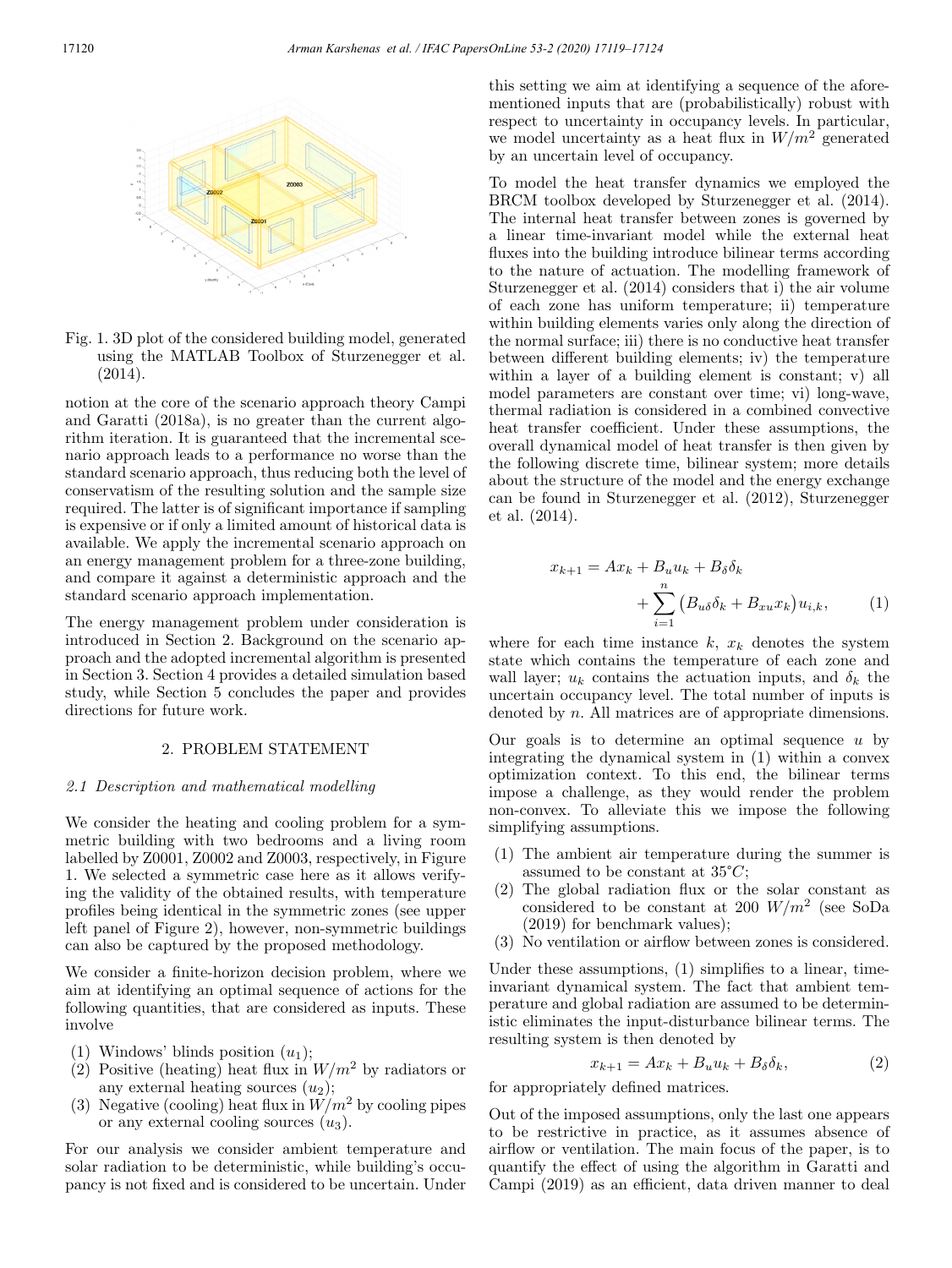with uncertain occupancy. This requires the underlying optimization program to be convex, which in turn calls for linear dynamics; the latter is ensured under the imposed assumption. Current work concentrates towards relaxing the convexity assumption, thus allowing airflow or ventilation to be present, using the non-convex developments of Campi and Garatti (2018b).

# 2.2 Energy Management Optimization

We consider a finite-horizon energy management problem, where  $M$  denotes the number of time steps. Let  $X = [x_1^1 \dots x_M^1]^T$  denotes a stacked vector including the states of all time instances, and define U and  $\delta$  similarly. Propagating the linear, time-invariant dynamics in (2) by M steps, we obtain the following compact representation of the systems temperature evolutions.

$$
X = Fx_0 + GU + H\delta,\tag{3}
$$

where matrices  $F, G$  and  $H$  are of appropriate dimension; e.g., the reader is referred to Campi et al. (2019) for dimensions. Note that X depends on the history of inputs and disturbances that are included in U and  $\delta$ , respectively, as well as on the initial state  $x_0$ , which is given.

We aim at minimizing the following objective function.

$$
J(U) = \mathbb{E}[X^\top Q X + U^\top R U],\tag{4}
$$

where we denote the objective function as being a function of U only, as X could be substituted by  $(3)$  which is also a function of U and the uncertainty vector  $\delta$ . We assume that  $\delta$  is distributed according to some probability distribution  $\mathbb P$  with support  $\Delta$  (possibly unknown if only data are available), and denote by  $E$  the corresponding expectation operator. The objective function in (4) involves the expected value of the sum of two components: one term penalizing the state (temperature) and one the input, where  $Q \succeq 0$ and  $R \geq 0$  are given matrices. In the numerical case study we only consider the second term, seeking a minimum effort sequence of actuation commands.

The minimization of  $J(U)$  is subject to the following constraints.

Input constraints: The following constraints on the elements of the input vector  $U$  are considered. For all  $k$ ,

- (1)  $u_{1,k} \in (0,90)\%$ : effective reduction of solar gain in the form of percentage for window blinds;
- (2)  $u_{2,k} \leq 1kW/m^2$ : upper limit on the heating system;
- (3)  $u_{3,k} \leq 1kW/m^2$ : upper limit on the cooling system.

State constraints: We differentiate between different seasons, namely, summer and winter, in line with the developments in Hussain et al. (2017). This distinction allows us to model state constraints by means of single-sided inequality constraints; in the opposite case we would have doublesided inequalities; the latter may lead to feasibility issues, but this is outside the scope of this paper. We then have the following constraints on the temperature profiles in X that encode comfort, which by means of  $(3)$ , result in constraints on U:

Summer day:

$$
\mathbb{P}\{\delta \in \Delta: F x_0 + GU + H \delta \le T_{\text{max}}\} \ge 1 - \epsilon, \quad (5)
$$
  
Winter day:

$$
\mathbb{P}\{\delta \in \Delta: \ Fx_0 + GU + H\delta \ge T_{\min}\} \ge 1 - \epsilon, \quad (6)
$$

where  $\epsilon \in (0,1)$ . Constraints (5), (6), are chance constraints, i.e., the guarantee that an upper  $(T_{\text{max}})$  and a lower  $(T_{\min})$  temperature limit, respectively, is achieved, with probability at least  $1 - \epsilon$ .

Note that we use an upper limit during summer because there exists a continuous heat flux from the surroundings, and a lower limit for winter time as there exist a continuous heat flux to surroundings. For the considered case study, in winter time occupancy level provides enough heating for the temperatures to stay consistently above the lower limit; to highlight all features of the proposed algorithm we select a summer day for our numerical investigations.

By means of (3), we can collectively represent all input and state constraints outlines above as constraints involving only  $U$  and  $\delta$ . To facilitate the algorithmic developments of the following section, the energy management problem under consideration is of the form

$$
\min_{U \in \mathbb{R}^{nM}} J(U) \tag{7}
$$

subject to 
$$
\mathbb{P}\{\delta \in \Delta : g(U,\delta) \leq 0\} \geq 1-\epsilon,
$$
 (8)

where  $q$  is a scalar valued function (corresponding to the maximum among all constraints imposed on  $U$ ), convex with respect to U for any fixed  $\delta$ ; the dependency on  $\delta$ could be arbitrary. Note that in our formulation we have a total of  $nM = 3M$  decision variables, i.e., three scalar inputs times the number of time-steps M.

# 3. SCENARIO APPROACH IMPLEMENTATION

#### 3.1 Standard scenario approach

The scenario approach provides a way to obtain a solution that is feasible for the chance constraint in (8) with certain confidence, without requiring knowledge of P and/or ∆. To this end, associate with (7)-(8) a scenario program, which involves replacing the chance constraint with  $N$  constraints, each of them corresponding to realization/scenario of the uncertain occupancy level  $\delta$ , extracted in an i.i.d. (independent and identically distributed) fashion. This is given by

$$
\min_{U \in \mathbb{R}^{nM}} J(U) \tag{9}
$$

subject to 
$$
g(U, \delta^i) \leq 0
$$
, for all  $i = 1, ..., N$ . (10)

We assume that  $(9)-(10)$  is feasible for any multi-scenario extraction, and admits a unique solution, denoted by  $U^*$ . In case of multiple solutions, a convex tie-break rule could be adopted to single out a particular minimizer. The feasibility assumption can be relaxed as shown in Calafiore and Campi (2006).

Under the feasibility and uniqueness requirements, the standard scenario approach Campi and Garatti (2008), shows that for a given  $\beta, \epsilon \in (0,1)$ , if N is chosen so that it satisfies

$$
\sum_{j=0}^{nM-1} \binom{N}{j} \epsilon^j (1-\epsilon)^{N-j} \le \beta,\tag{11}
$$

then

$$
\mathbb{P}^N \{ (\delta^1, \dots, \delta^N) \in \Delta^N : \mathbb{P} \{ \delta \in \Delta : g(U^*, \delta) \le 0 \} \ge 1 - \epsilon \} \ge 1 - \beta, \qquad (12)
$$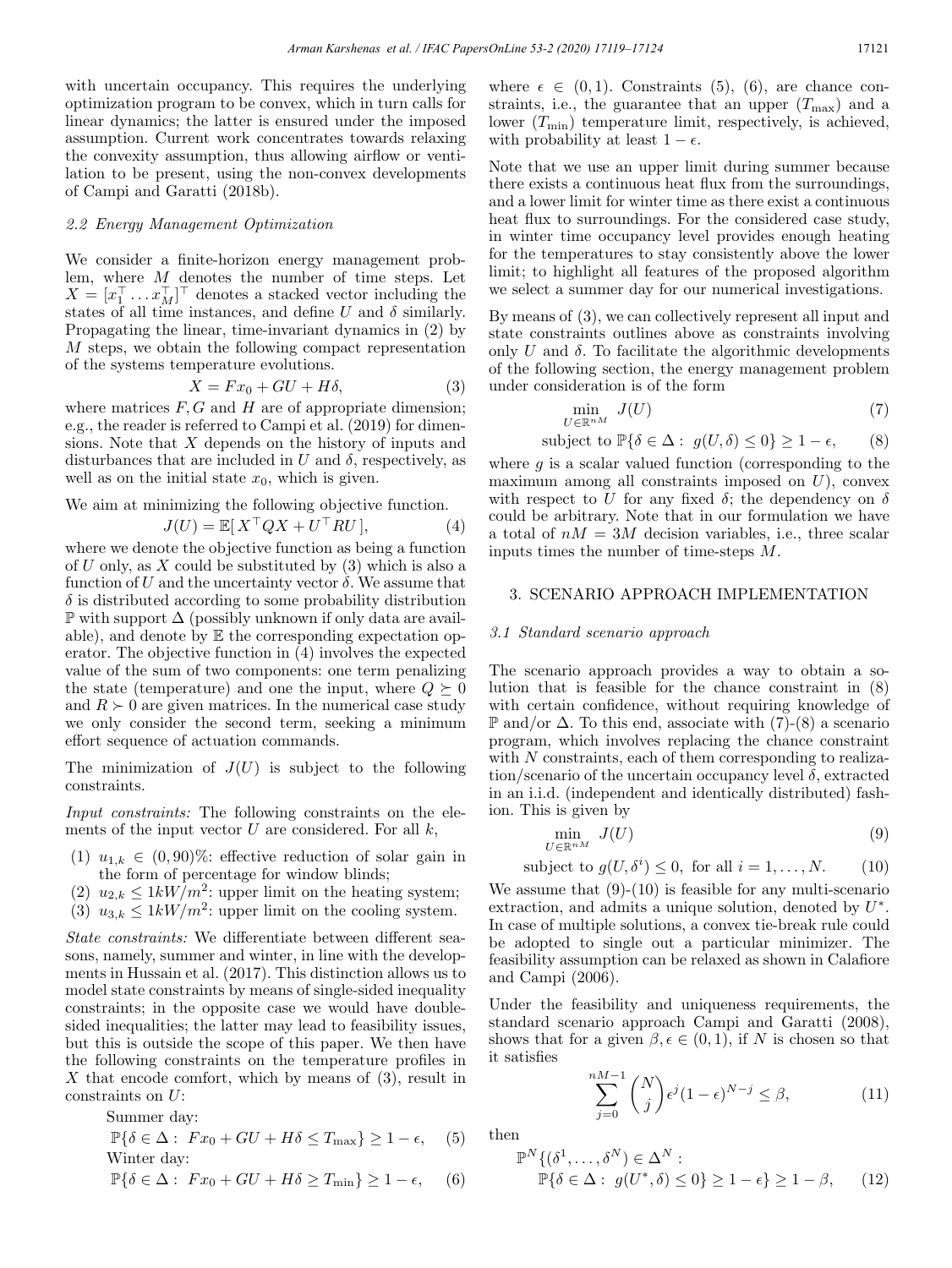where  $\mathbb{P}^N$  denotes the product probability measure, as  $U^*$  depends on all extracted scenarios used to solve (9)-(10), hence it is a random variable in  $\Delta^N$ . In other words, with confidence at least  $1 - \beta$ , the optimal solution  $U^*$  of  $(9)-(10)$  is feasible for the chance constraint in  $(8)$ . Note that the only structural characteristic appearing in the confidence is the number of decision variables 3M.

We can obtain a sufficient, albeit explicit, condition for the number of scenarios  $N$  that need to be extracted so that (11) is satisfied. This is given by Campi and Garatti (2018a), Campi et al. (2019),

$$
N \ge \frac{2}{\epsilon} \left( \ln \frac{1}{\beta} + nM \right). \tag{13}
$$

### 3.2 Incremental scenario approach

The incremental approach Garatti and Campi (2019) leverages on the fact that the sample size proposed by the standard scenario approach is tight only for a certain class of programs (termed fully supported in Campi and Garatti (2008)), while for other problems typically encountered in applications may result in conservative performance. The incremental scheme gradually introduces additional scenarios to a given initial set of scenarios and is guaranteed to result in a performance no worse than the standard scenario approach, thus reducing both the level of conservatism of the resulting solution and the sample size required. The general structure of the incremental scenario approach scheme is presented in Algorithm 1.

|  |  |  |  |  |  | <b>Algorithm 1</b> Incremental scenario approach |  |  |  |
|--|--|--|--|--|--|--------------------------------------------------|--|--|--|
|--|--|--|--|--|--|--------------------------------------------------|--|--|--|

1:  $j = 0$ ,  $N_{-1} = 0$ , 2: while  $S^*_j > j$  do 3: Add  $(N_j - N_{j-1})$  additional scenarios<br>4: Compute  $U^*$  by solving (9)-(10) with 4: Compute  $U_j^*$  by solving (9)-(10) with  $N = N_j$ 5: Determine the number of support constraints  $S_j^*$ 6: if  $S^*_j < j$  then 7: Break and return  $U^* = U_j^*$ 8: else 9:  $j \leftarrow j + 1$ <br>10: **end if** end if 11: end while

For each j let  $U_j^*$  denote the optimal solution of (9)-(10) with  $N = N_j$  (step 4). Variable  $S_j^*$  denotes the number of support constraints (a constraint is of support if its removal results in a different optimal solution Campi and Garatti (2018a)) of  $U_j^*$ . It can be determined by means of an iterative process, where constraints are removed one by one, checking whether their removal resulted in a change in the optimal solution. For non-degenerate convex programs (see Campi and Garatti (2008) for a formal definition of non-degeneracy), this is equivalent to determining the number of constraints active at the optimal solution; one way of achieving this is by considering the constraints corresponding to non-zero dual variables.

If at a given iteration j,  $S_j^* < j$ , then the algorithm terminates returning  $U_j^*$  (step 7). This termination condition involves comparing the estimate of the support constraints with the iteration counter; this relationship between iterations and support constraints is due to the fact that the algorithm is guaranteed to terminate after at most  $nM$ iterations, as the number of support constraints for convex programs can be no greater than the number of decision variables Campi and Garatti (2018a). Due to this feature, the incremental scenario approach is guaranteed to require a number of scenarios no worse than the standard scenario approach.

In Theorem 1 in Garatti and Campi (2019), it is shown that for non-degenerate problem instances, if the number of scenarios  $N_0, N_1, \ldots, N_{nM}$  (recall that at most  $nM$ algorithm iterations are required) is selected as shown in the sequel, then for a given  $\beta, \epsilon \in (0, 1)$ ,

$$
\mathbb{P}^{nM}\{(\delta^1,\ldots,\delta^N)\in\Delta^N:\mathbb{P}\{\delta\in\Delta:\ g(U^*,\delta)\leq 0\}\geq 1-\epsilon\}\geq 1-\beta,\quad(14)
$$

where  $U^*$  denotes the solution returned upon termination of Algorithm 1. The number of scenarios required at each iteration  $j = 0, 1, \ldots, nM$  is given by

$$
N_j \ge \min\left\{N : N \ge M_j \text{ and } \tag{15}
$$

$$
\binom{N}{j}(1-\epsilon)^{N-j} \le \frac{\beta}{(d+1)(M_j+1)} \sum_{m=j}^{M_j} \binom{m}{j}(1-\epsilon)^{m-j},
$$

where  $M_j$  is given by

$$
M_j \ge \min\big\{N : \sum_{\ell=0}^{j-1} \binom{N}{\ell} \epsilon^{\ell} (1-\epsilon)^{N-\ell} \le \beta \big\},\qquad(16)
$$

We now provide sufficient conditions for the satisfaction of the conditions in (16) and (15), to determine the number of scenarios  $M_i$  and  $N_i$ , respectively. Due to the equivalence between (16) and (11), similarly to Section 3.1, by Campi and Garatti (2018a), Campi et al. (2019), one can take

$$
M_j = \frac{2}{\epsilon} \left( \ln \frac{1}{\beta} + j - 1 \right). \tag{17}
$$

To obtain an explicit relation for  $N_j$ , set

$$
\beta_j = \frac{\beta}{(d+1)(M_j+1)} \sum_{m=j}^{M_j} \binom{m}{j} (1-\epsilon)^{m-j}.
$$
 (18)

We then seek a value for  $N_j$  that satisfies  $\binom{N}{j}(1-\epsilon)^{N-j} \leq$  $\beta_j$ . By Corollary 1 in Calafiore and Campi (2006), we obtain (the maximum ensures  $N_i \geq M_i$ )

$$
N_j = \max\{M_j, \left(\frac{2}{\epsilon}\ln\frac{1}{\beta_j} + 2j + \frac{2j}{\epsilon}\ln\frac{2}{\epsilon}\right)\}.
$$
 (19)

## 4. CASE STUDY

#### 4.1 Simulation set-up

To quantify the efficacy of the proposed incremental scenario approach of Section 3.2, we compare it against a deterministic variant, where a nominal/forecasted occupancy level is considered, and against the standard scenario approach implementation of Section 3.1.

To this end, we revisit the energy management problem of Section 2, considering (4) with  $Q = 0$  and  $R = I$ , thus resulting in minimizing  $J(U) = U<sup>T</sup>RU = U<sup>T</sup>U$ . Assuming a summer day, this is subject to (5), where we consider  $T_{\text{max}} = 24^{\circ}C$ . Moreover, the constraints on U defined in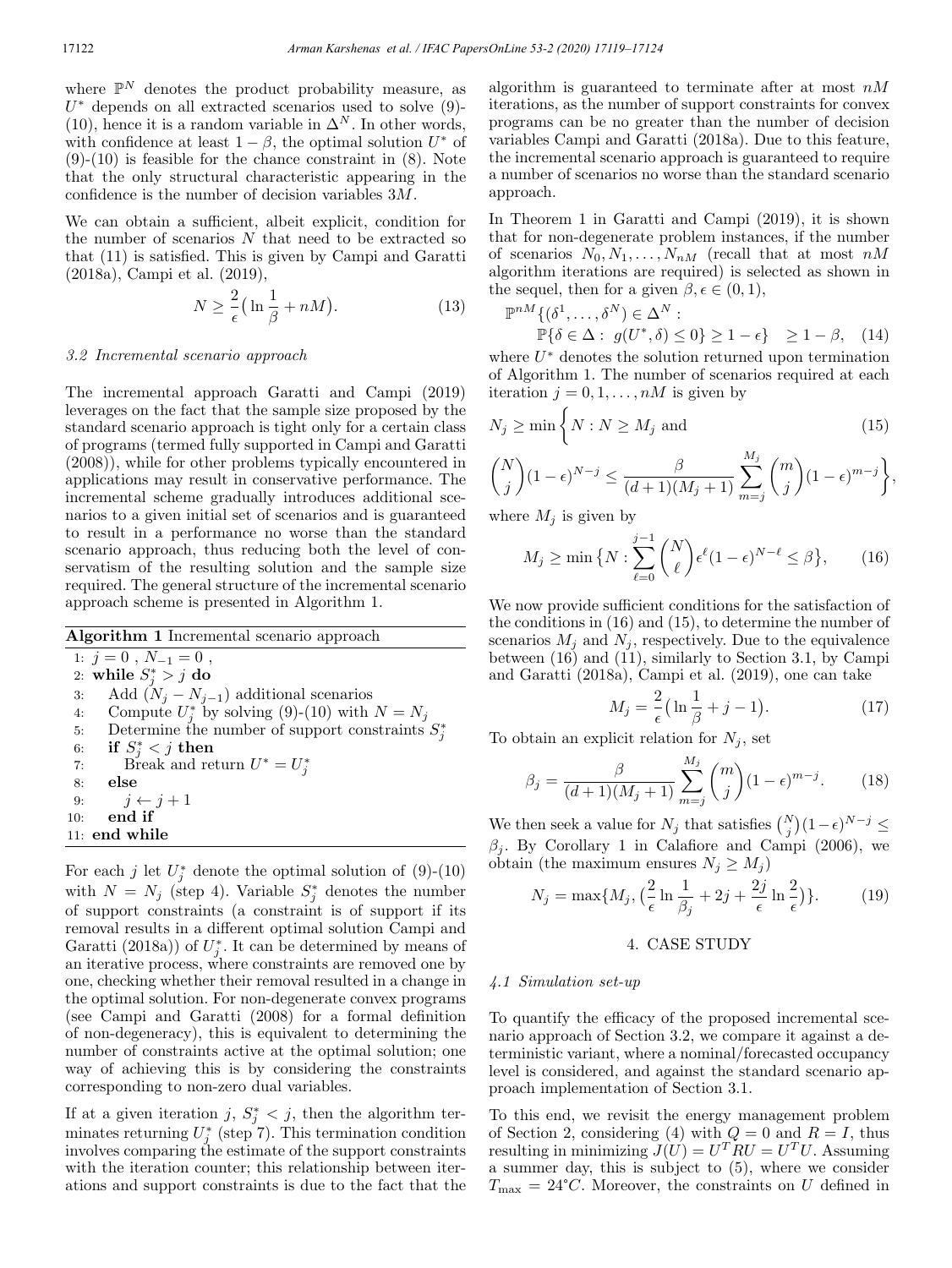| Table 1. Comparison between the determinis-     |
|-------------------------------------------------|
| tic, the standard, and the incremental scenario |
| approach.                                       |

| Algorithm                           | Number of<br>Scenarios | Cost $\left(\frac{W^2}{m^4}\right)$ | Theoretical<br>Risk | Empirical<br>Risk |
|-------------------------------------|------------------------|-------------------------------------|---------------------|-------------------|
| Deterministic                       |                        | $2.55 \times 10^{4}$                | N/A                 | 85.27%            |
| Standard<br>Scenario<br>Approach    | 3065                   | $2.36 \times 10^5$                  | $10\%$              | $0\%$             |
| Incremental<br>Scenario<br>Approach | 376                    | $1.94 \times 10^{5}$                | $10\%$              | $5.1\%$           |

Section 2 are also imposed. A time horizon of 12 hours with granularity of 15 minutes is considered, resulting in  $M = 48$  time-steps.

We considered that the occupancy level follows a discrete Poisson distribution with a mean equal to 3. All scenarios, for the standard and the incremental scenario approach, as well as the ones used for validation purposes, were generated in an i.i.d. fashion from the same distribution. For the deterministic analysis we considered occupancy to be the empirical expectation from a certain number of scenarios extracted from the aforementioned distribution.

## 4.2 Simulation results

We consider three algorithmic alternatives, namely, the deterministic approach, the standard scenario approach and the incremental one. We compare them in terms of the number of scenarios required by each alternative, resulting cost of the optimization program, theoretical risk (constraint violation level  $\epsilon$ ) level, and empirical risk. The latter is determined by calculating the number of violations encountered by the solution returned by each approach over 3000 validation scenarios.

The comparison outcomes are summarised in Table 1. The following observations are in order.

1) The cost incurred in the deterministic approach is significantly lower, however, this comes at the expense of not being robust with respect to uncertainty in the occupancy level. This can be witnessed by the high empirical risk, i.e., the empirical frequency of constraint violation against the 3000 validation scenarios. 2) The standard scenario approach requires 3065, as opposed to 376 scenarios required by the incremental algorithm. Within a data driven context this is a desirable feature, in particular if data resources are limited.

3) As a result of the lower number of scenarios required for the same theoretical risk level  $\epsilon = 10\%$ , the incremental algorithm leads to a less conservative behaviour. This is witnessed by the lower cost, as well as by the higher empirical risk  $(5\%$  as opposed to  $0\%$ ), which is closer to the theoretical value.

Figure 2 shows the temperature profiles of zone 3 (Z0003) generated by the three algorithms. The grey shadow corresponds to the span of the system trajectories when the optimal solution of each algorithmic alternative is monitored for the 3000 validation scenarios. The dashed red line is the upper bound for temperature during the summer. The



Fig. 2. Temperature profile for zones Z0001 and Z0002 for the incremental scenario approach (they coincide as a result of the symmetry of the zones). Temperature profile for zone Z0003 using the incremental (lower left panel), the standard scenario approach (upper right panel), and the deterministic approach (lower right panel).

red trajectory corresponds to the response of the system in the deterministic case, when occupancy is considered to be equal to the forecasted value. For completeness, the temperature profile of zones 1 (Z0001) and 2 (Z0002) is also illustrated for the incremental algorithm.

Note that in the deterministic case (lower right panel of Figure 2), the vast majority of the validation scenarios leads to violation of the temperature limit. At the other extreme, no violation is encountered for the standard scenario approach (upper right panel of Figure 2). The incremental scenario approach results in a moderate number of violations, close to the theoretical acceptable risk level (lower left panel of Figure 2).

The probability of violation is itself a random variable, hence different sets of validation scenarios will result in a different empirical risks. We thus generated 100 sets, each with 3000 validation scenarios, and for each of them calculated the empirical risk. The resulting distribution is shown in Figure 3. It must be noted that in all 100 runs of the validation process, not more than 160 scenarios were violated within each set of 3000 scenarios which is below the 10% theoretical risk level.

# 5. CONCLUDING REMARKS

We applied an incremental scenario approach algorithm recently introduced in Garatti and Campi (2019) to the problem of building energy management. To quantify the trade-off between performance and robustness we provide a detailed numerical analysis on a stylized building and compare it with respect to a deterministic design and the standard scenario approach implementation.

Current work concentrates towards relaxing the convexity assumption, thus allowing airflow or ventilation to be present. To this end, we aim at employing the non-convex scenario approach developments of Campi and Garatti